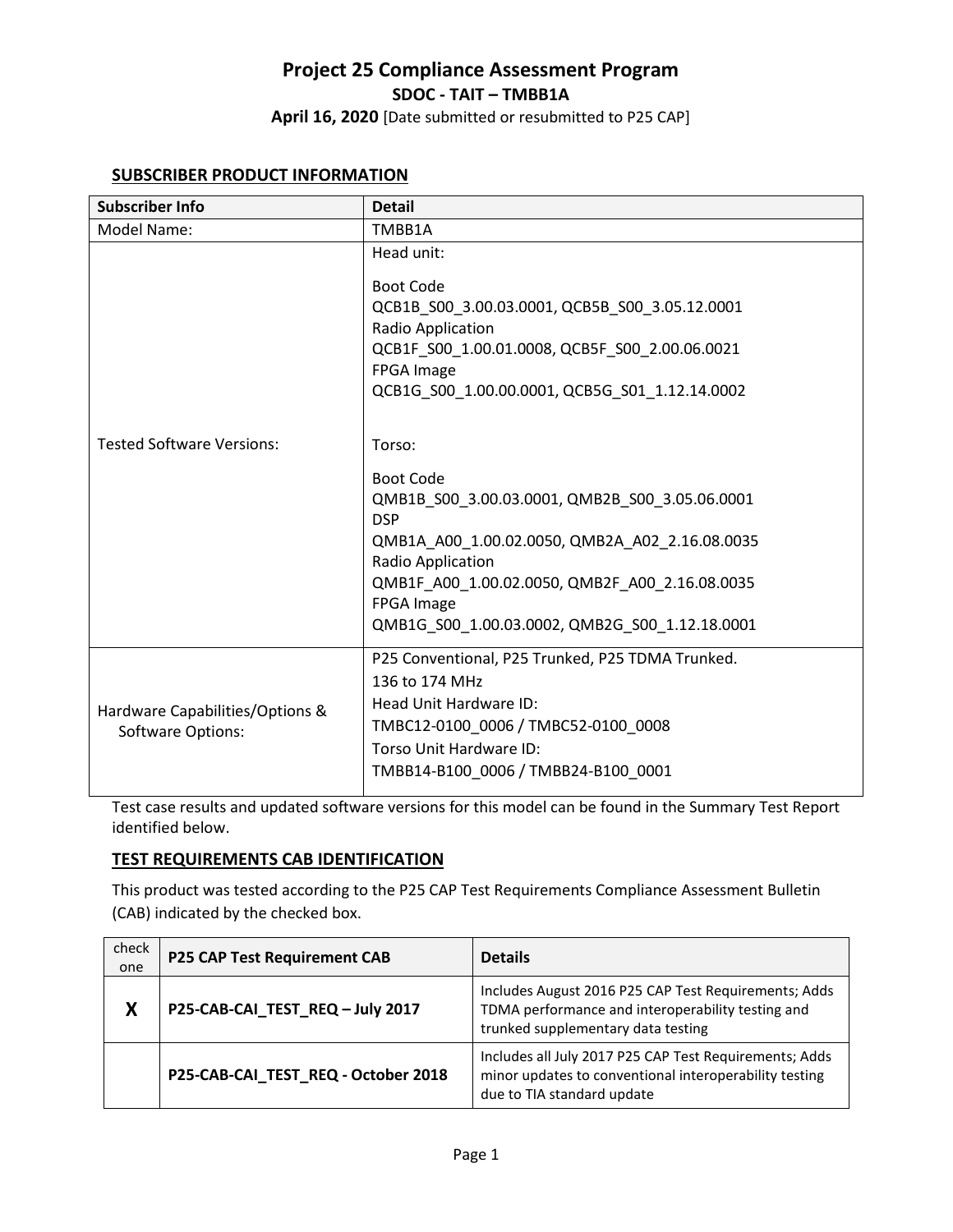**April 16, 2020** [date submitted or resubmitted to P25 CAP]

# **SUMMARY TEST REPORT IDENTIFIER[1](#page-1-0)**

| Summary Test Report (STR) Identifier: | STR - TAIT COMMUNICATIONS - SUBSCRIBER |
|---------------------------------------|----------------------------------------|
|                                       |                                        |

## **CONTACT INFORMATION**

| <b>Vendor Info</b>     | <b>Details</b>                     |
|------------------------|------------------------------------|
| Vendor Name:           | <b>Tait Communications Limited</b> |
| Vendor Website URL:    | https://www.taitradio.com/         |
| P25 CAP Contact Name:  | David Jackson                      |
| P25 CAP Contact Phone: | +64 3 357 0283                     |
| P25 CAP Contact Email: | david.jackson@taitradio.com        |

#### **ENCRYPTION STATEMENT**

This product complies with the P25 CAP Encryption Requirements CAB (P25-CAB-ENC\_REQ). The checked box indicates how the product was tested.

| $\chi$ Tested with the AES 256 encryption algorithm and shall be available with AES 256 encryption at a<br>minimum or without any encryption of any type. |
|-----------------------------------------------------------------------------------------------------------------------------------------------------------|
| Tested without the AES 256 encryption algorithm and shall only be available without any encryption<br>of any type.                                        |

## **CONVENTIONAL PERFORMANCE**

The Subscriber product has been tested for Conventional Performance. All requirements were passed except for those requirements identified below under Unsupported or Failed Requirements.

#### P25 CAP Conventional Performance Testing Coverage

Receiver Tests: Reference Sensitivity, Faded Reference Sensitivity, Signal Delay Spread Capability, Adjacent Channel Rejection, Offset Adjacent Channel Rejection, Co-Channel Rejection, Spurious Response Rejection, Intermodulation Rejection, Signal Displacement Bandwidth, Late Entry Unsquelch Delay, and Receiver Throughput Delay.

Transmitter Tests: Unwanted Emissions (Adjacent Channel Power Ratio), Transmitter Power and Encoder Attack Time, Transmitter Throughput Delay, Frequency Deviation for C4FM, Modulation Fidelity, and Transient Frequency Behavior.

#### Unsupported or Failed Requirements

<span id="page-1-0"></span> $1$  The Summary Test Report for this product is available upon request. Please send your STR request to [P25CAP@hq.dhs.gov](mailto:P25CAP@hq.dhs.gov) and please include the subscriber 'Vendor Name'.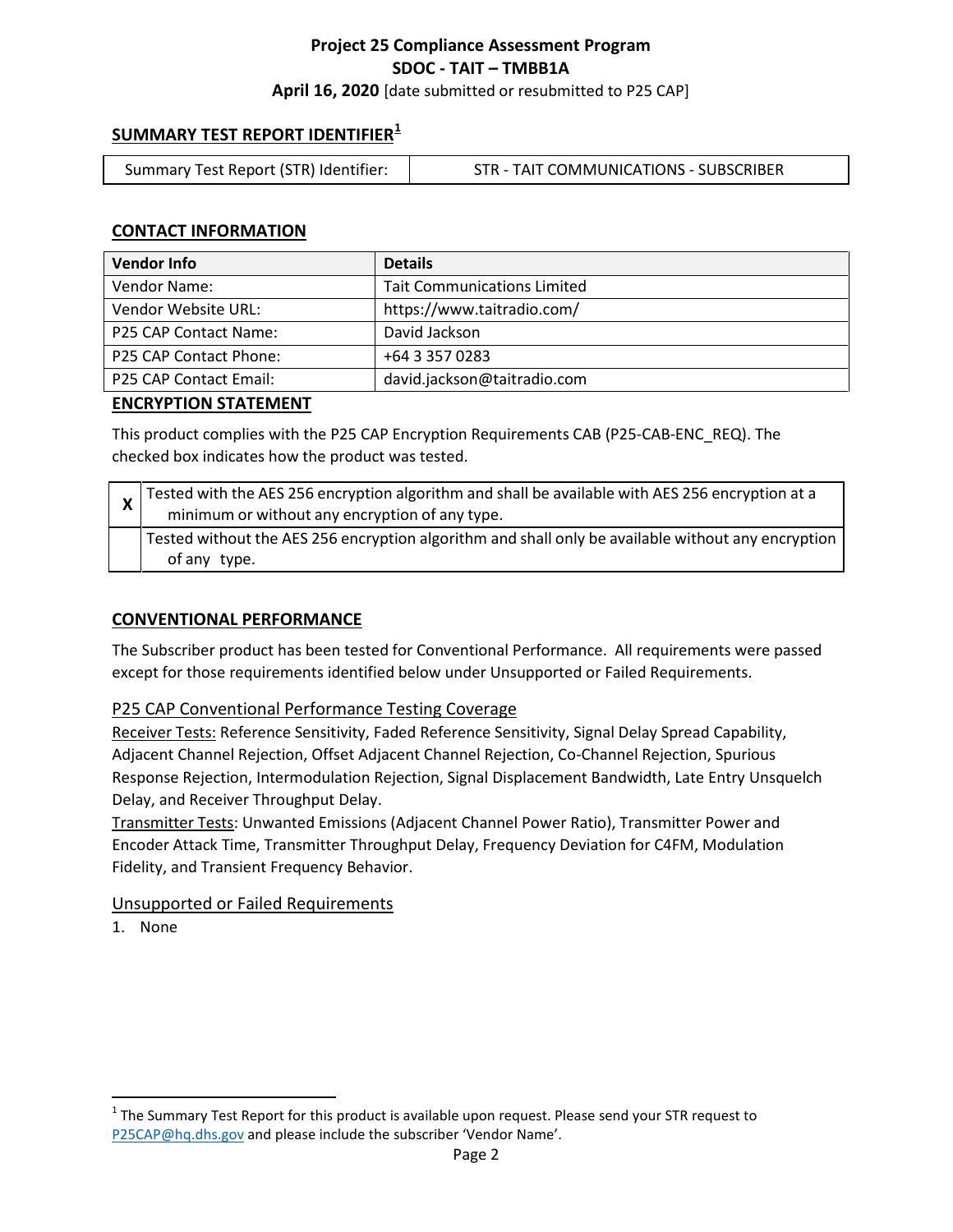**April 16, 2020** [date submitted or resubmitted to P25 CAP]

## **TRUNKING PERFORMANCE - FDMA**

The Subscriber product has been tested for Trunking Performance - FDMA. All requirements were passed except for those requirements identified below under Unsupported or Failed Requirements.

## P25 CAP FDMA Trunking Performance Testing Coverage

Receiver Tests: Reference Sensitivity, Faded Reference Sensitivity, Signal Delay Spread Capability, Adjacent Channel Rejection, Offset Adjacent Channel Rejection, Co-Channel Rejection, Spurious Response Rejection, Intermodulation Rejection, and Signal Displacement Bandwidth.

Transmitter Tests: Unwanted Emissions (Adjacent Channel Power Ratio), Power Attack time, Encoder Attack Time, Transmitter Throughput Delay, Frequency Deviation for C4FM, Modulation Fidelity, and Transient Frequency Behavior.

Trunked Tests: Trunking Control Channel Slot Times, Trunking Request Time, and Transmitter Time to Key on a Traffic Channel.

### Unsupported or Failed Requirements

- 1. The following functionality was not supported by the test equipment / representative base station repeater / FNE tested with the subscriber under test:
	- a. Trunking Control Channel Slot Times 37.5 ms Slot Encoder Attack Time
	- b. Trunking Control Channel Slot Times 37.5 ms Slot RF Power Attack Time
	- c. Trunking Control Channel Slot Times 37.5 ms Slot RF Power Turn Off Time
	- d. Trunking Request Time 37.5 ms Slot

## **TRUNKING PERFORMANCE - TDMA**

The Subscriber product has been tested for Trunking Performance - TDMA. All requirements were passed except for those requirements identified below under Unsupported or Failed Requirements.

## P25 CAP TDMA Trunking Performance Testing Coverage

Receiver Tests: Reference Sensitivity, Faded Reference Sensitivity, Signal Delay Spread Capability, Adjacent Channel Rejection, Offset Adjacent Channel Rejection, Co-Channel Rejection, Spurious Response Rejection, Intermodulation Rejection, and Signal Displacement Bandwidth. Transmitter Tests: Unwanted Emissions (Adjacent Channel Power Ratio), Frequency Deviation for H-

CPM, Modulation Fidelity, Symbol Rate Accuracy, H-CPM Logical Channel Power measurements, and H-CPM Channel Time Alignment.

#### Unsupported or Failed Requirements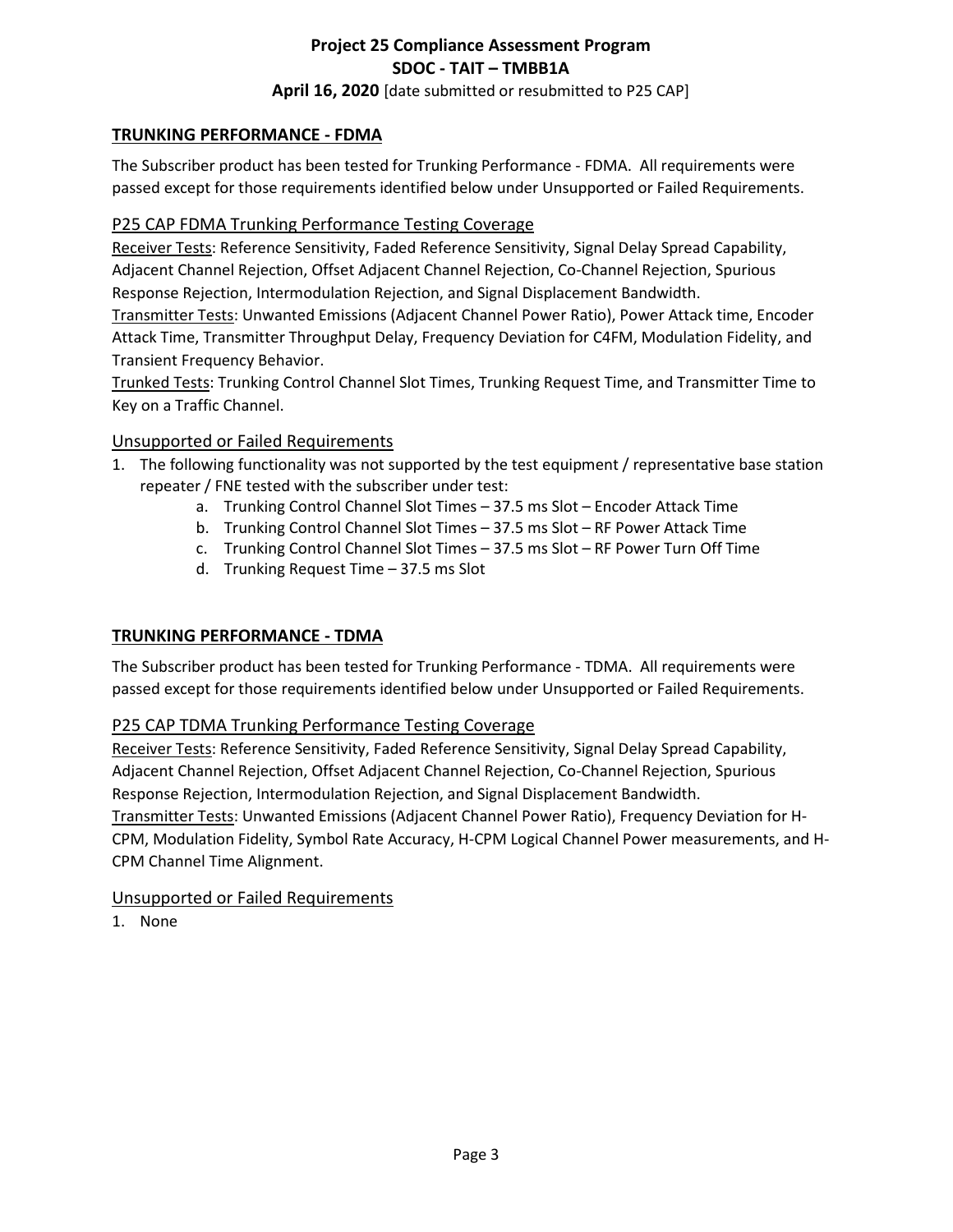# **Project 25 Compliance Assessment Program SDOC - TAIT – TMBB1A April 16, 2020** [date submitted or resubmitted to P25 CAP]

# **CONVENTIONAL DIRECT MODE INTEROPERABILITY**

The Subscriber product has been tested for Conventional Direct Mode Interoperability. All test cases were passed except for those test cases identified below under Unsupported or Failed Test Cases. Test cases that passed but require specific, sometimes optional, product capabilities are also identified below.

# P25 CAP Direct Mode Interoperability Testing Coverage

Network Access Code (NAC) Operation, Group Voice Call, Emergency Call, Unit-to-Unit Voice Call, Encryption, Call Alert, Radio Check, Message Update, Status Update, Status Query, and Radio Unit Monitor.

## Unsupported or Failed Test Cases

1. Radio Unit Monitor - Test Case 1 – Radio Unit Monitor Initiated by SU 1 – Group Call and Test Case 2 – Radio Unit Monitor Initiated by SU 5 – Group Call are unsupported.

## Optional Product Capabilities Required to Pass Test Cases

1. None

# **CONVENTIONAL REPEAT MODE INTEROPERABILITY**

The Subscriber product has been tested for Conventional Repeat Mode Interoperability. All test cases were passed except for those test cases identified below under Unsupported or Failed Test Cases. Test cases that passed but require specific, sometimes optional, product capabilities are also identified below.

## P25 CAP Repeat Mode Interoperability Testing Coverage

Network Access Code (NAC) Operation, Group Voice Call, Emergency Call, Unit-to-Unit Voice Call, Encryption, Call Alert, Radio Check, Message Update, Status Update, Status Query, and Radio Unit Monitor.

## Unsupported or Failed Test Cases

1. None

## Optional Product Capabilities Required to Pass Test Cases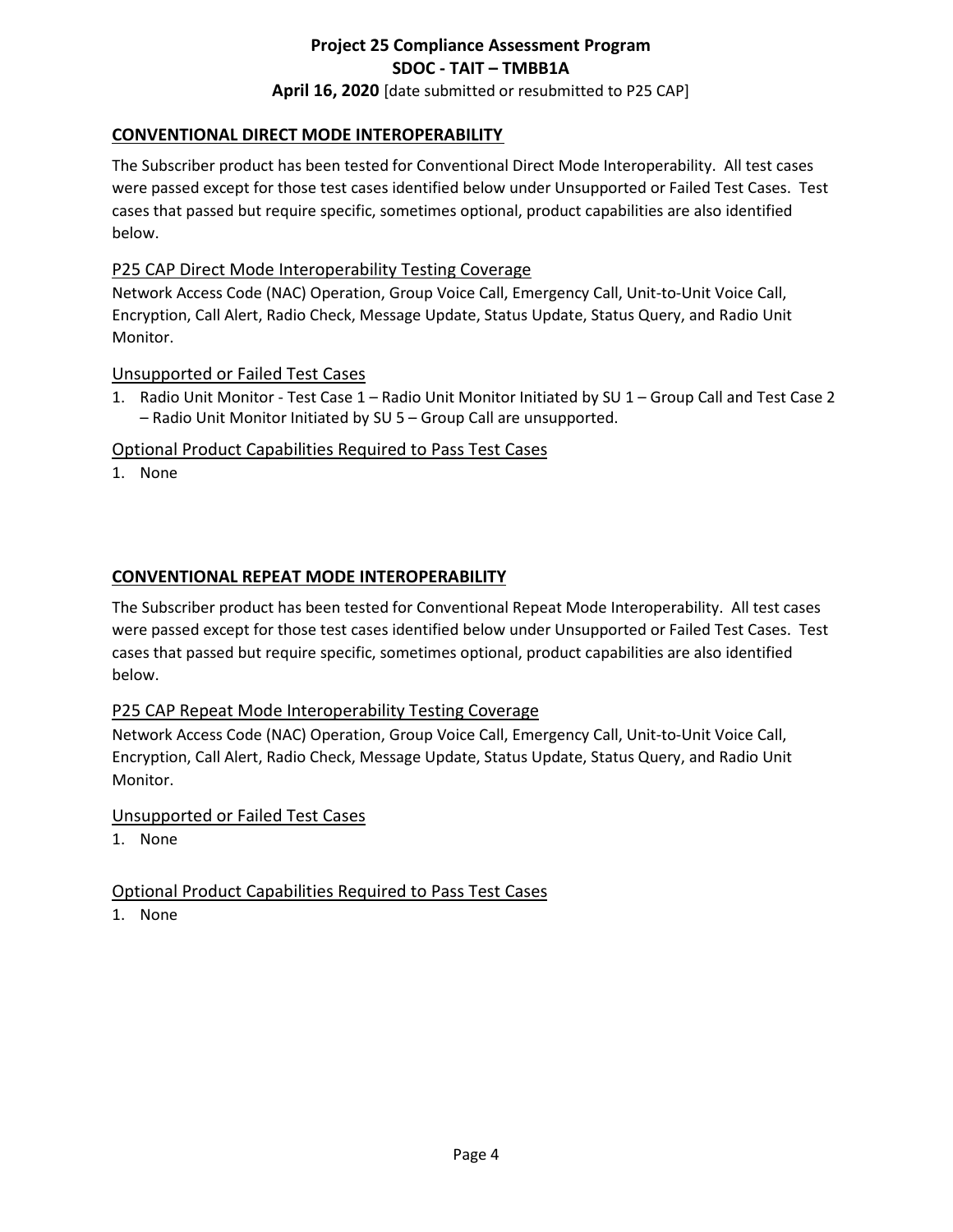# **Project 25 Compliance Assessment Program SDOC - TAIT – TMBB1A April 16, 2020** [date submitted or resubmitted to P25 CAP]

## **CONVENTIONAL REPEAT MODE with DISPATCH MONITORING CONSOLE INTEROPERABILITY**

The Subscriber product has been tested for Conventional Repeat Mode with Dispatch Monitoring Console Interoperability. All test cases were passed except for those test cases identified below under Unsupported or Failed Test Cases. Test cases that passed but require specific, sometimes optional, product capabilities are also identified below.

#### P25 CAP Repeat Mode Interoperability Testing Coverage

Group Voice Call, Emergency Call, All Call, Unit-to-Unit Voice Call, Encryption, Emergency Alarm, Call Alert, Radio Check, Radio Unit Inhibit/Uninhibit, Message Update, Status Update, Status Query, and Radio Unit Monitor.

#### Unsupported or Failed Test Cases

- 1. Radio Unit Monitor Test Case 1 Radio Unit Monitor Initiated by DMC Group Call is unsupported
- 2. Emergency Call Test Case 2 Emergency Call from DMC and Message Update Test Case 1 Message Update from DMC and Test Case 2 – DMC to Group Message Update are unsupported by the representative FNE dispatch monitoring console tested with the subscriber under test

### Optional Product Capabilities Required to Pass Test Cases

1. None

#### **TRUNKED SUBSCRIBER UNIT INTEROPERABILITY – FDMA**

The Subscriber product has been tested for Trunked Interoperability - FDMA. All test cases were passed except for those test cases identified below under Unsupported or Failed Test Cases. Test cases that passed but require specific, sometimes optional, product capabilities are also identified below.

#### P25 CAP FDMA Trunked Interoperability Testing Coverage

Full Registration, Group Voice Call, Unit to Unit Voice Call, Broadcast Voice Call, Affiliation, Announcement Group Call, Emergency Alarm, Emergency Group Call, Encryption, Intra-Location Registration Area Roaming, Deregistration, System Call, Call Alert, Short Message, Status Query, Status Update, Radio Unit Monitoring, Radio Unit Disable/Re-Enable, and Radio Check.

#### Unsupported or Failed Test Cases

- 1. Inter-SYS Roaming and Inter-WACN Roaming are unsupported
- 2. Unit-to-Unit Voice Call Test Case 5 Unit-to-Unit Call without Target Availability Check and Test Case 6 – Unit-to-Unit Call Queued without Target Availability Check and Radio Unit Monitoring- Test Case 4 – Group Silent are unsupported
- 3. Unit-to-Unit Voice Call Test Case 4 Unit-to-Unit Call Queued with Target Availability Check Traffic Channel Assignment Before Target Availability Check, System Call - Test Case 1 – System Call, and Radio Unit Monitoring- Test Case 1 – Individual Non-Silent, Test Case 2 – Individual Silent and Test Case 3 – Group Non-Silent are unsupported by the representative base station repeater tested with the subscriber under test

#### Optional Product Capabilities Required to Pass Test Cases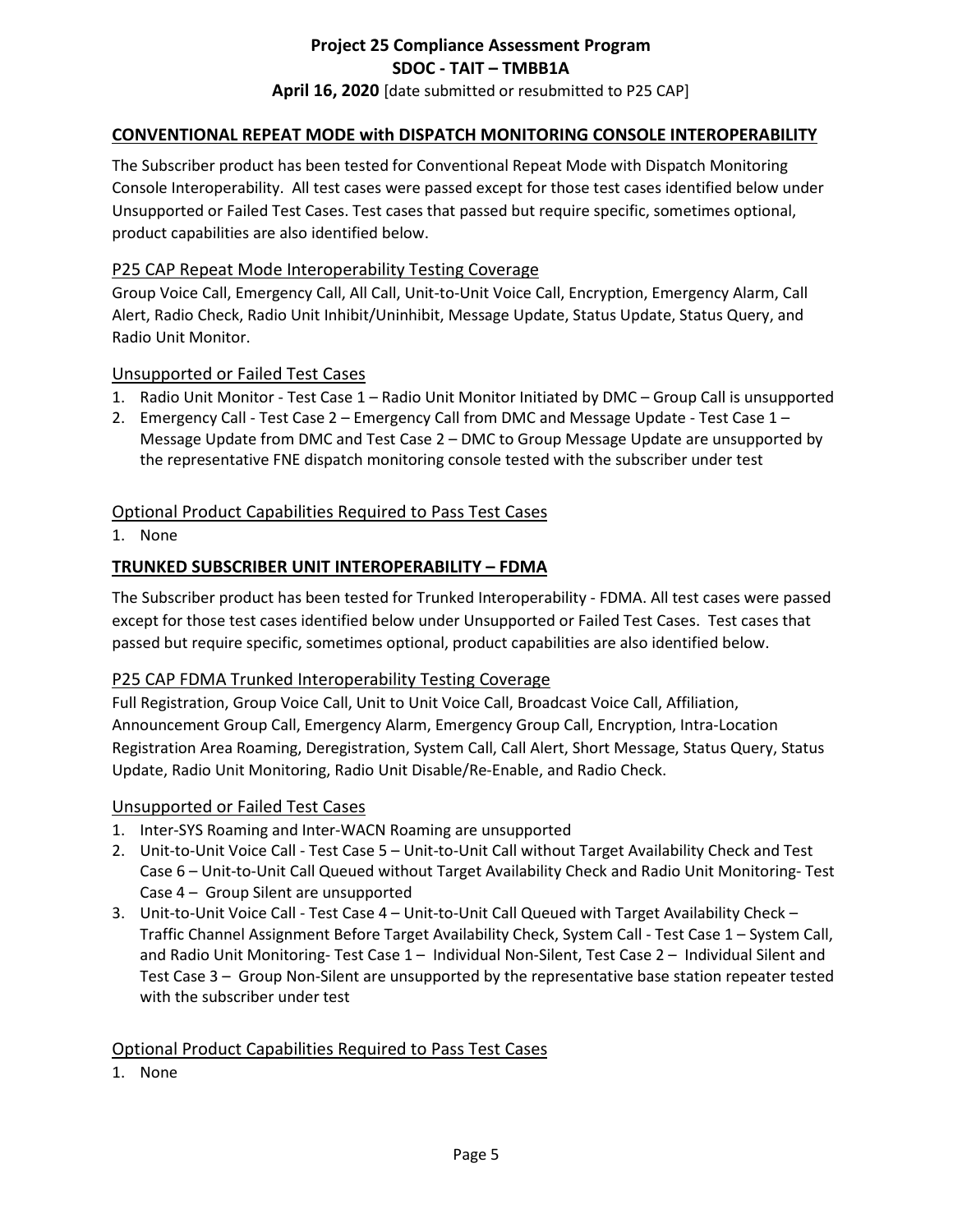# **Project 25 Compliance Assessment Program SDOC - TAIT – TMBB1A April 16, 2020** [date submitted or resubmitted to P25 CAP]

# **TRUNKED SUBSCRIBER UNIT INTEROPERABILITY – TDMA**

The Subscriber product has been tested for Trunked Interoperability - TDMA. All test cases were passed except for those test cases identified below under Unsupported or Failed Test Cases. Test cases that passed but require specific, sometimes optional, product capabilities are also identified below.

## P25 CAP TDMA Trunked Interoperability Testing Coverage

Registration, Group Voice Call, Unit-to-Unit Voice Call, Broadcast Call, Announcement Group Call, Emergency Group Call, Encryption Group Call, System Call, Radio Unit Monitoring, and Transmitting Subscriber Forced Preemption.

### Unsupported or Failed Test Cases

- 1. Inter-SYS Roaming and Inter-WACN Roaming are unsupported
- 2. Radio Unit Monitoring- Test Case 4 Group Silent is unsupported
- 3. Unit-to-Unit Voice Call Test Case 4 Unit-to-Unit Call Queued with Target Availability Check Traffic Channel Assignment Before Target Availability Check, System Call - Test Case 1 – System Call, and Radio Unit Monitoring- Test Case 1 – Individual Non-Silent, Test Case 2 – Individual Silent and Test Case 3 – Group Non-Silent are unsupported by the representative base station repeater tested with the subscriber under test